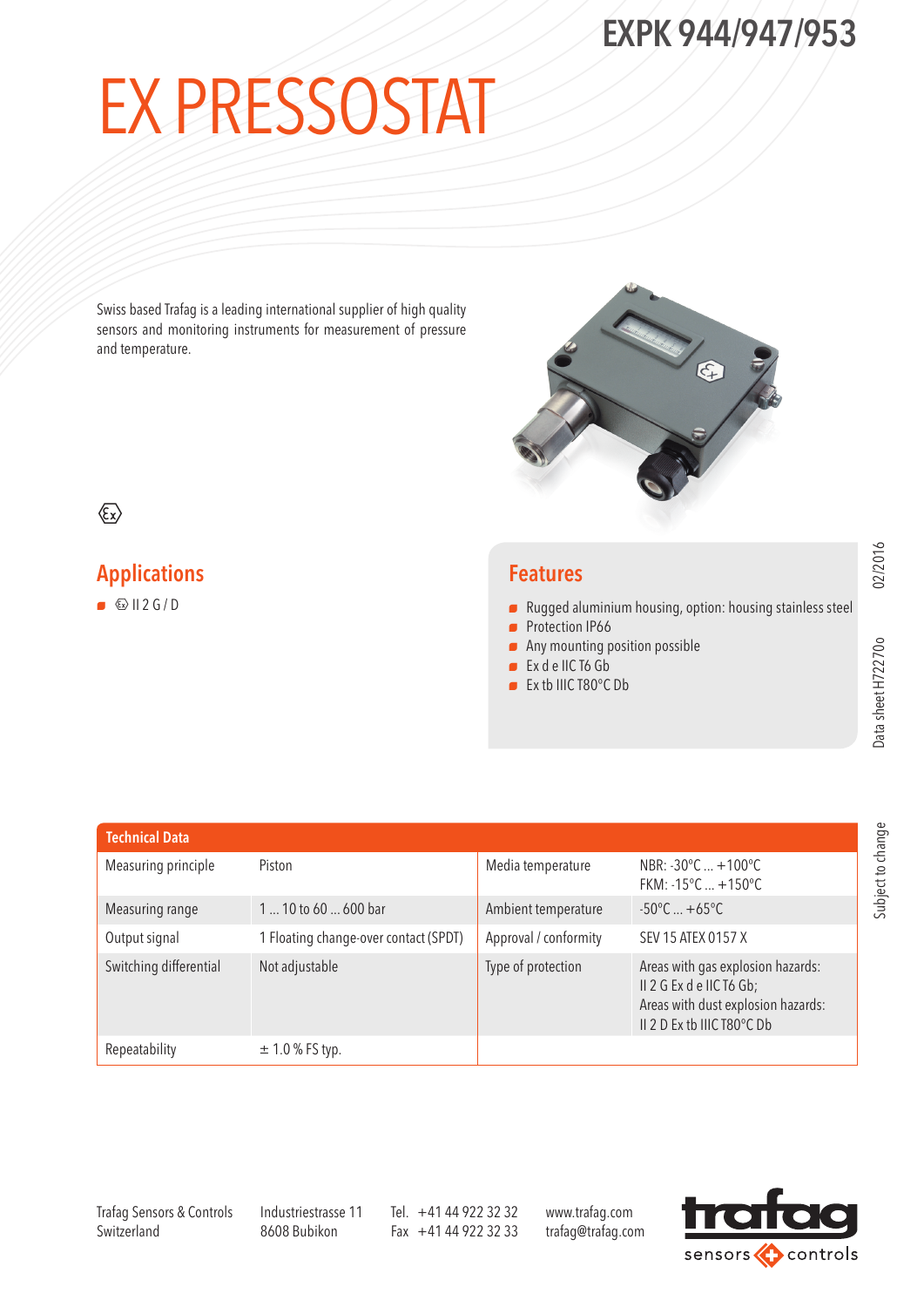| Ordering information/type code |  |  |  |
|--------------------------------|--|--|--|
|                                |  |  |  |

|                 |                                            |                                                            |                        |       |     |                                     |                                   | <b>XXX</b>      | XX<br>XX | <b>XXX</b> | XX | XX |
|-----------------|--------------------------------------------|------------------------------------------------------------|------------------------|-------|-----|-------------------------------------|-----------------------------------|-----------------|----------|------------|----|----|
| <b>Custom</b>   | With display and adjusting screw           |                                                            |                        |       |     |                                     |                                   |                 |          |            |    |    |
| build code      | Without display, with adjusting screw      |                                                            |                        |       |     |                                     |                                   | 947             |          |            |    |    |
|                 | With display and adjusting knob            |                                                            |                        |       |     |                                     |                                   | 953             |          |            |    |    |
|                 |                                            | Microswitch Standard, switching differential not ajustable |                        |       |     |                                     |                                   |                 | 91       |            |    |    |
| <b>Range</b>    | Range<br>[bar]                             |                                                            | Over pressure<br>[bar] |       |     | [bar]                               | <b>Burst pressure</b>             |                 |          |            |    |    |
|                 | 110                                        |                                                            | 100                    |       |     | 200                                 |                                   |                 | 78       |            |    |    |
|                 | 440                                        |                                                            | 200                    |       |     | 400                                 |                                   |                 | 81       |            |    |    |
|                 | 660                                        |                                                            | 200                    |       |     | 400                                 |                                   |                 | 82       |            |    |    |
|                 | 10100                                      |                                                            | 200                    |       |     | 400                                 |                                   |                 | 83       |            |    |    |
|                 | 16160                                      |                                                            | 400                    |       |     | 600                                 |                                   |                 | 84       |            |    |    |
|                 | 25250                                      |                                                            | 400                    |       |     | 600                                 |                                   |                 | 85       |            |    |    |
|                 | 40400                                      |                                                            | 800                    |       |     | 1000                                |                                   |                 | 86       |            |    |    |
|                 | 60600                                      |                                                            | 800                    |       |     | 1000                                |                                   |                 | 87       |            |    |    |
| <b>Sensor</b>   | Sensor material                            | <b>Sensor housing</b><br>material                          | <b>Thread</b>          | Range |     | <b>Sensor material</b>              | <b>Sensor housing</b><br>material | <b>Thread</b>   | Range    |            |    |    |
|                 | Piston 1.4435,<br>O-Ring NBR               | 1.4435                                                     | G1/4"<br>female        | 78    | 700 | Piston 1.4435,<br>O-Ring FKM        | 1.4435                            | G1/4"<br>female | 82,83    | 709        |    |    |
|                 | Piston 1.4435,<br>O-Ring NBR               | 1.4435                                                     | G1/2"<br>male          | 78    | 702 | Piston 1.4435,<br>O-Ring FKM        | 1.4435                            | G1/2"<br>male   | 82,83    | 711        |    |    |
|                 | Piston 1.4435,<br>O-Ring FKM               | 1.4435                                                     | G1/4"<br>female        | 78    | 701 | Piston 1.4435,<br><b>O-Ring NBR</b> | 1.4435                            | G1/4"<br>female | 84,85    | 712        |    |    |
|                 | Piston 1.4435,<br>O-Ring FKM               | 1.4435                                                     | G1/2"<br>male          | 78    | 703 | Piston 1.4435,<br>O-Ring NBR        | 1.4435                            | G1/2"<br>male   | 84,85    | 714        |    |    |
|                 | Piston 1.4435,<br>O-Ring NBR               | 1.4435                                                     | G1/4"<br>female        | 81    | 704 | Piston 1.4435,<br>O-Ring FKM        | 1.4435                            | G1/4"<br>female | 84,85    | 713        |    |    |
|                 | Piston 1.4435,<br>O-Ring NBR               | 1.4435                                                     | G1/2"<br>male          | 81    | 706 | Piston 1.4435,<br>O-Ring FKM        | 1.4435                            | G1/2"<br>male   | 84,85    | 715        |    |    |
|                 | Piston 1.4435,<br>O-Ring FKM               | 1.4435                                                     | G1/4"<br>female        | 81    | 705 | Piston 1.4435,<br>O-Ring NBR        | 1.4435                            | G1/4"<br>female | 86,87    | 722        |    |    |
|                 | Piston 1.4435,<br>O-Ring FKM               | 1.4435                                                     | G1/2"<br>male          | 81    | 707 | Piston 1.4435,<br>O-Ring NBR        | 1.4435                            | G1/2"<br>male   | 86,87    | 724        |    |    |
|                 | Piston 1.4435,<br>O-Ring NBR               | 1.4435                                                     | G1/4"<br>female        | 82,83 | 708 | Piston 1.4435,<br>O-Ring FKM        | 1.4435                            | G1/4"<br>female | 86,87    | 723        |    |    |
|                 | Piston 1.4435,<br>O-Ring NBR               | 1.4435                                                     | G1/2"<br>male          | 82,83 | 710 | Piston 1.4435,<br>O-Ring FKM        | 1.4435                            | G1/2"<br>male   | 86,87    | 725        |    |    |
| <b>Fixation</b> | Direct on sensor or housing                |                                                            |                        |       |     |                                     |                                   |                 |          |            | 00 |    |
|                 | With mounting bracket                      |                                                            |                        |       |     |                                     |                                   |                 |          |            | 31 |    |
|                 | <b>Accessories</b> Housing stainless steel |                                                            |                        |       |     |                                     |                                   |                 |          |            |    | 06 |

Damping elements and snubber see data sheet H72258

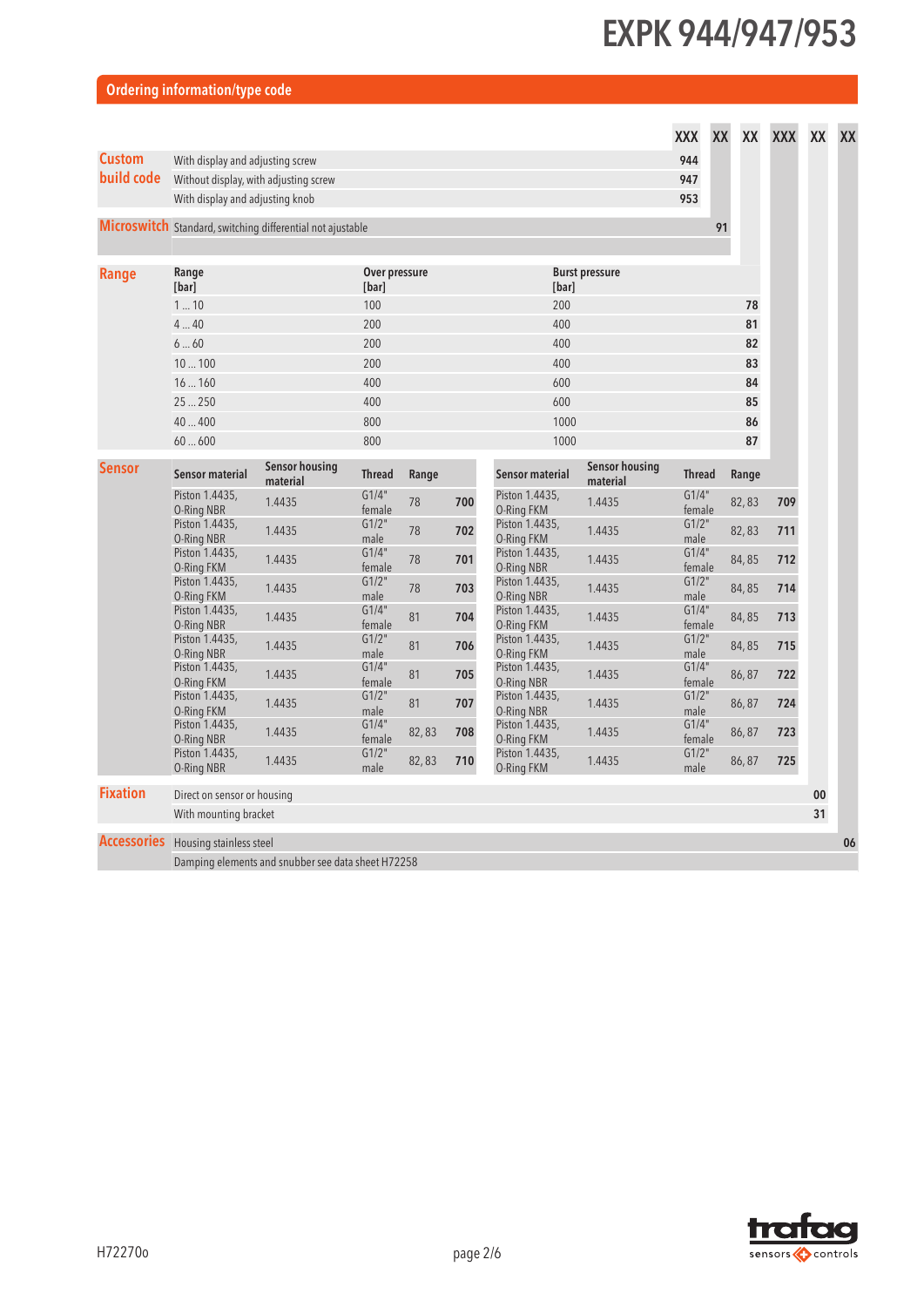| <b>Standard products (extra short lead time)</b> |                              |                                   |                                |                                    |                    |                  |  |  |
|--------------------------------------------------|------------------------------|-----------------------------------|--------------------------------|------------------------------------|--------------------|------------------|--|--|
| Product No.                                      | <b>Type Code</b>             | <b>Pressure</b><br>range<br>[bar] | Over pressure<br>max.<br>[bar] | Switching<br>differential<br>[bar] | Diameter Y<br>[mm] | Length X<br>[mm] |  |  |
| EXPK10                                           | 944 9178 700 00 0000 0000 02 | 110                               | 100                            | $0.40.8$ (fixed)                   | 33                 | 47               |  |  |
| EXPK40                                           | 944 9181 704 00 0000 0000 02 | $4 \dots 40$                      | 200                            | $25$ (fixed)                       | 27                 | 42.5             |  |  |
| EXPK100                                          | 944 9183 708 00 0000 0000 02 | 10100                             | 200                            | 4  11 (fixed)                      | 27                 | 42.5             |  |  |
| EXPK250                                          | 944 9185 712 00 0000 0000 02 | $25 - 250$                        | 400                            | 8  26 (fixed)                      | 27                 | 42.5             |  |  |



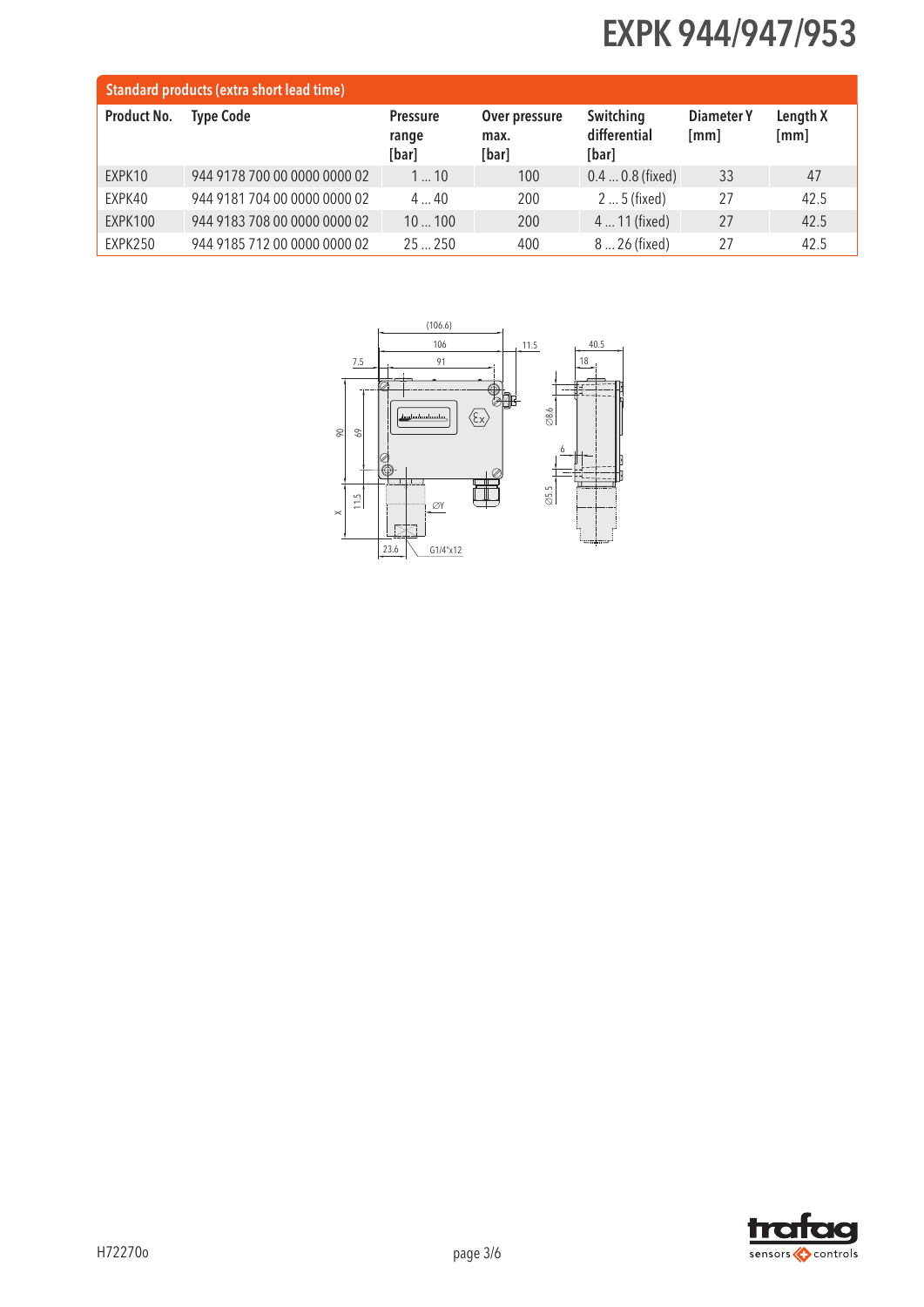| <b>Specifications</b>           |                                            |                                                                  |  |  |
|---------------------------------|--------------------------------------------|------------------------------------------------------------------|--|--|
| Accuracy                        | Repeatability                              | $± 1.0 %$ FS typ.                                                |  |  |
|                                 | Scale accuracy typ.                        | $\pm 2.0$ % FS typ.                                              |  |  |
|                                 | Switching differential                     | See table                                                        |  |  |
|                                 | Adjustment range switchpoint <sup>1)</sup> | 10%  90% FS                                                      |  |  |
| <b>Environmental conditions</b> | Ambient temperature                        | $-50^{\circ}$ C $+65^{\circ}$ C                                  |  |  |
|                                 | Media temperature                          | NBR: -30°C  +100°C<br>FKM: -15°C  +150°C                         |  |  |
|                                 | Storage temperature                        | $-50^{\circ}$ C $+65^{\circ}$ C                                  |  |  |
|                                 | Protection                                 | <b>IP66</b><br>Accessory 06: IP66                                |  |  |
|                                 | Humidity                                   | Max. 95 % relative                                               |  |  |
|                                 | Vibration                                  | $525$ Hz: $\pm$ 1.6 mm<br>25100 Hz: 4g                           |  |  |
|                                 | Shock                                      | 50g/11ms                                                         |  |  |
| <b>Mechanical Data</b>          | Sensor                                     | See ordering information                                         |  |  |
|                                 | Housing                                    | AlSi10Mg/Epoxy coated<br>Accessory 06: 1.4301 (AISI 304)         |  |  |
|                                 | Sealing                                    | NBR / FKM                                                        |  |  |
|                                 | Screwed cable gland                        | Polyamide                                                        |  |  |
|                                 | Mounting torque                            | Max. 25 Nm                                                       |  |  |
|                                 | Installation                               | any position                                                     |  |  |
|                                 | Weight                                     | ~10 g                                                            |  |  |
| <b>Microswitch</b>              | Rating                                     | See table                                                        |  |  |
|                                 | Resistance of insulation                   | $> 2 M\Omega$                                                    |  |  |
|                                 | Dielectric strength                        | 1.5 kV                                                           |  |  |
|                                 | Life time (mechanical)                     | 1 Mio. cycles                                                    |  |  |
| <b>Electrical connection</b>    | <b>Electrical connections</b>              | Terminal screw                                                   |  |  |
|                                 | Cable gland                                | M20x1.5/SW24<br>Cable-Ø 5.513 mm<br>Approval: PTB 99 ATEX 3128 X |  |  |
|                                 | Terminal screw                             | 3 x 0.51.5 mm <sup>2</sup>                                       |  |  |

1) Other adjustment ranges upon request

| <b>Additional information</b> |              |                       |
|-------------------------------|--------------|-----------------------|
| <b>Documents</b>              | Data sheet   | www.trafag.com/H72270 |
|                               | Instructions | www.trafag.com/H73171 |
|                               | Flyer        | www.trafag.com/H70917 |
|                               |              |                       |

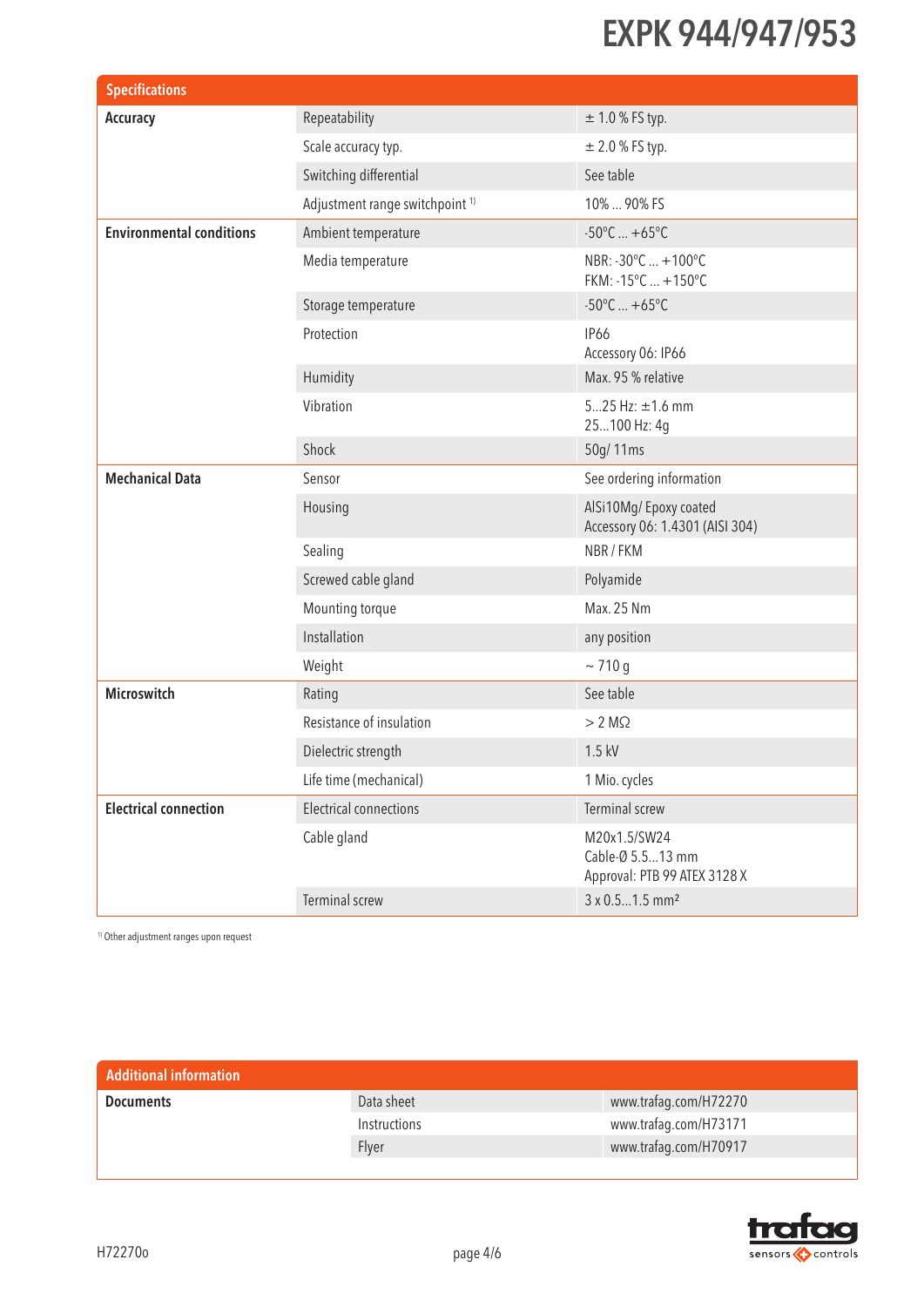#### **Dimensions**









G1/2" male G1/4" female

Dimension X and Y see data sheet H72271





944 953 947







9XX.XXXX.XXX.31